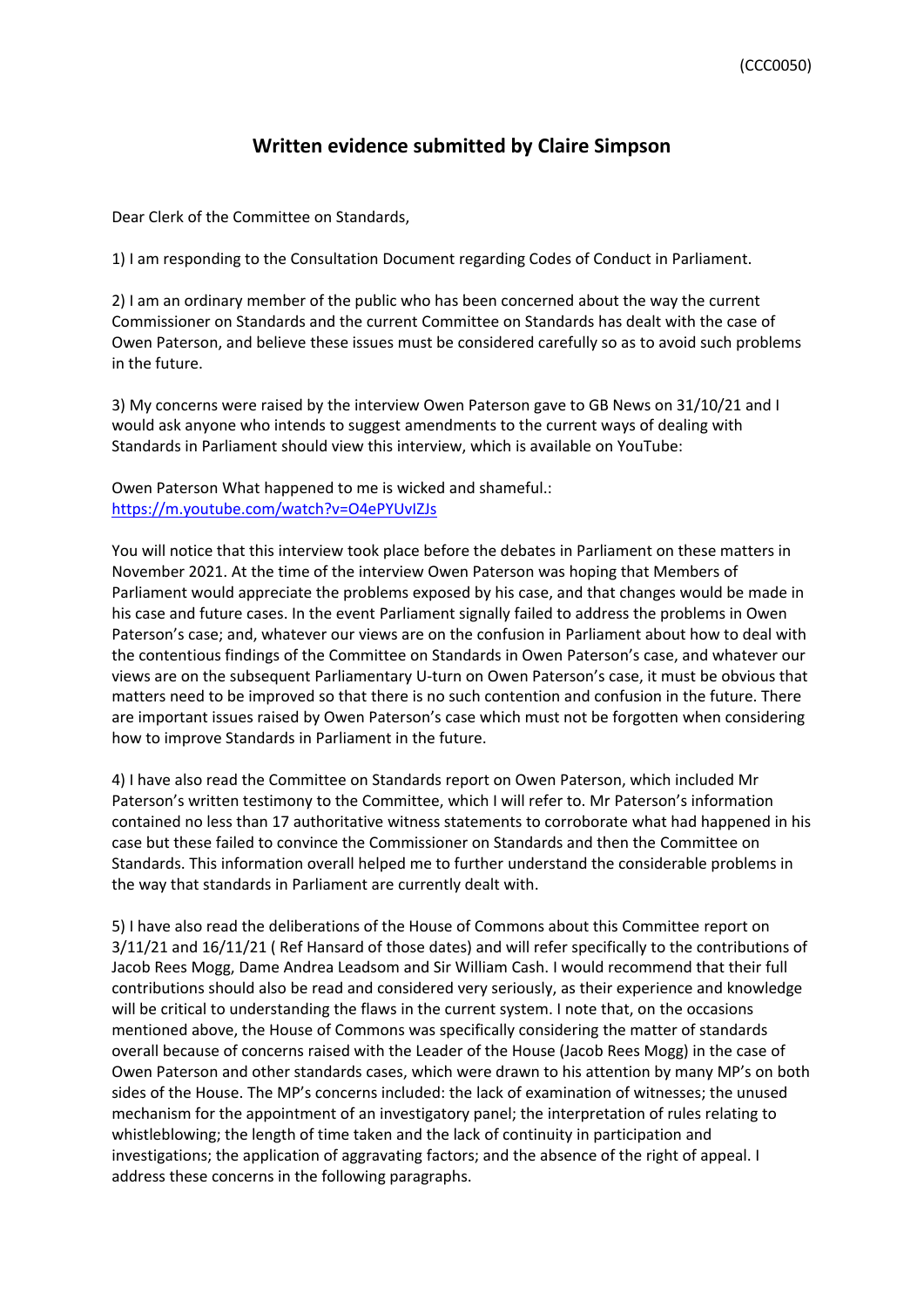6) I believe that in future our elected Members of Parliament must be protected from the faults in the current Standards system, and that they should not have less rights to fairness and justice than members of the public who have cases brought against them in other workplaces and professions. (The MP's rights currently lacking include amongst them the right to representation, examination of witnesses and independent appeal.) I cannot think that anyone would disagree with these broad objectives. I will aim to draw out the areas where the Consultation Document causes me most concern about future proposals of the Committee on Standards, which are highlighted by the way the Commissioner on Standards and Committee on Standards have dealt with Owen Paterson:

## My specific concerns are:

a) Paragraph 215: I oppose the proposal by the Committee in future to omit the current Investigatory Panel from Standing Order 150; such a Panel if used would enable the possible examination and cross-examination of witnesses and this ability is believed by experienced Members of Parliament to be a vital tool in establishing the true facts. The avoidance of an Investigatory Panel also puts more power in the single hands of the unelected Commissioner on Standards. The Committee on Standards failed to require the use of this vital tool of fairness in the case of Owen Paterson. In November Sir William Cash in Parliament (Ref Hansard) made it absolutely clear that, central to finding out the truth, this tool should have been used in seriously contested cases such as Owen Paterson, and, without this Panel investigating and reporting back, that guilt or innocence could not be established. In my view this was his very diplomatic way of saying in effect that the investigations and conclusions of the Commissioner on Standards and the Committee on Standards, as reported at that stage, could not be taken as properly reliable in the case of Owen Paterson, who was seriously contesting their findings. Jacob Rees Mogg and Dame Andrea Leadsom also made it clear in Parliament in November that Investigatory Panels are an important tool in the search for truth and fairness. A very important aspect of the currently designated Investigatory Panel is that a legal assessor would be involved, and as mentioned above significant witnesses could be called and examined. This absolutely vital tool should therefore not be removed from Standing Orders unless an alternative kind of Panel is set up in its place, perhaps with a properly independent chair (so ruling out the Commissioner on Standards as chair), the new chair perhaps having legal qualifications if considered important. It is useful to note that the current Panel is chaired by the Commissioner on Standards, who ends up being investigator as well as judge. The following section covers the problems with such an arrangement.

b) Paragraph 233:The current situation where the Commissioner on Standards investigates and has first instance decision-making abilities can lead the Committee on Standards in a particular direction, whether that direction is suitable or otherwise. I believe that the Commissioner should not have the power to make decisions on her own, as decisions should be reached by a broader spectrum of opinion, probably including elected Members of Parliament; sole decision-making also opens up the possibility of an early conclusion by the Commissioner on the guilt of a Member of Parliament, before due process has taken place, as no counterbalance is there to prevent it. The drawing of early conclusions could also result in a search for further incriminating evidence, extending the remit and time of the investigation and undermining the normal legal requirement that a person is innocent until proven guilty. This point is very important because Mr Paterson had indicated in his GB News interview that the Clerk of the Committee on Standards had told him that the Commissioner on Standards had written on 2/9/21 to say that she had already made up her mind about Mr Paterson even before her first Memorandum in December 2020 (which, by the way, allegedly contained inaccuracies and was later amended in the light of facts drawn to her attention.) These issues are very important because in Mr Paterson's interview on GB News he talked about the extreme anxiety induced in his wife by the manner of the very protracted and ever widening investigations by the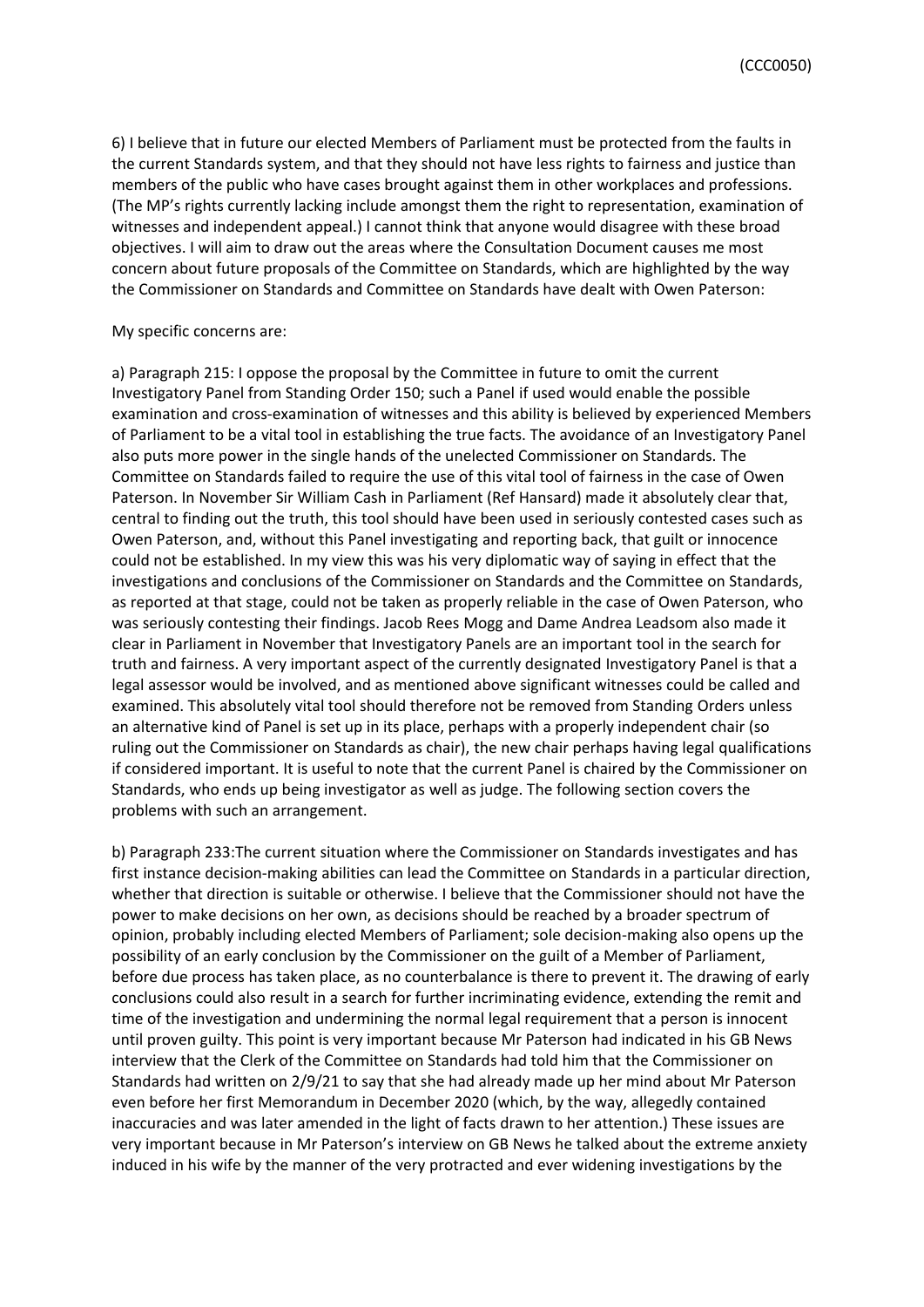Commissioner on Standards into Mr Paterson's case (these started in October 2019) and about his wife's concerns that the Commissioner was determined to find something against Mr Paterson. Tragically his wife took her own life in June 2020 in the course of these investigations, and this tragedy demonstrates, above all else, that the way such matters are dealt with in the future must be of great concern, and that they must be considered properly in order to avoid such a tragic event occurring in the future. This is a very significant concern. I feel certain that the Commissioner on Standards should not have first instance sole decision-making abilities and that a wider spectrum of opinion must be sought if there is to be reasonable chance that full and fair justice is carried out.

c) Paragraph 232: There are no new or useful recommendations by the Committee of an external appeal system to the findings of the Commissioner on Standards for investigated Members of Parliament; apparently this is because the current Committee on Standards considers itself to be an adequate appeal against the Commissioner's findings, despite there being no formalised means of this activity. The lack of useful new recommendations in these respects is not acceptable, as this would perpetuate any problems with the activities of the Committee on Standards. The many concerns of MP's about the processes and findings of the Committee in the case of Owen Paterson requires a much more significant and effective response. Jacob Rees Mogg informed Parliament in November 2021 that when the Committee on Standards had discussed Owen Paterson, by the third meeting of the Committee only 50% of Members had attended all 3 meetings, and 4 of the 11 Members who

attended that meeting had not even been present when Owen Paterson gave his testimony to the Committee. As if that was not bad enough some of the Members of the Committee were not present at this final decision-making meeting, where the future of an MP hung in the balance, which, as pointed out by Sir William Cash on the same day in Parliament, left the lay members of the Committee in the majority. This is an astonishing way for such far reaching Committee decisions to be made, particularly as such decisions can result in the ending of formerly unblemished Parliamentary careers, and the destruction of reputations; it can also result in giving opposition Parties and the media the opportunity to add further insult to tragic injury, as has clearly been the case with Owen Paterson. It is abundantly clear that the current Committee on Standards lacks adequate self-awareness of the failings of the way the Committee has recently been run, which is extremely worrying. Finally, there is great concern overall that the lack of an independent appeal mechanism over the findings of the Commissioner on Standards results in Members of Parliament having less rights than members of the public who have cases made against them in other workplaces and professions. This is a very significant concern.

d) Paragraph 58:,There is a recommendation by the Committee to extend the power of the Commissioner into areas of freedom of speech, in Parliament, in a Committee and a division lobby. The same problems could result as above, and how could any "unreasonable or excessive personal attack" be defined? There is too much potential for dangerous bias and contentious party political bias when a single person has the power to make first-instance decisions, even if there was an overall controlling Committee, particularly if the Committee was not overseen by an independent appeals system. I am sure others will criticise this aspect of freedom of speech from greater knowledge than mine. To my mind freedom to speak frankly cannot be lost in the important process of trying to improve standards in Parliament. And more power should not be given to a single unelected person (in this case it is suggested to be the Commissioner on Standards.) A newspaper article on this subject by Camilla Tominey in the Telegraph on 4/12/21 may be useful reference on the wider considerations of such changes to the power of the Commissioner on Standards.

e) Paragraph 243: There is no clear recommendation by the Committee to seek an external appeal system to its own recommended sanctions on a Member of Parliament. This was a major flaw in the case of Owen Paterson, and resulted in confusion in Parliament as to how to deal with the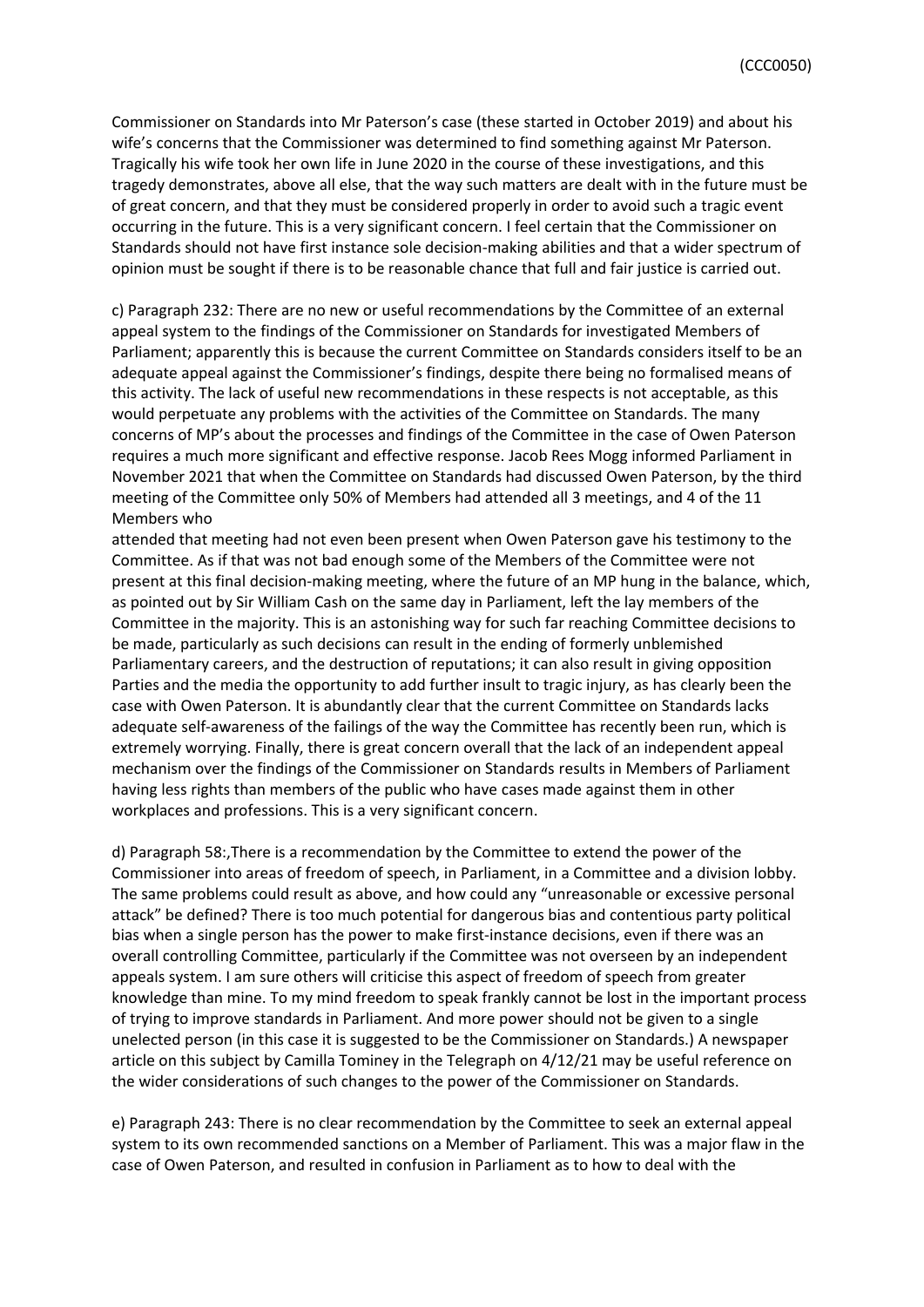questionable process and sanction recommendations of the Committee on Standards in his case. It is noted that 4 possible ways of dealing with this problem are suggested now by the Committee, one of which is the very unsatisfactory status quo. The status quo must not be allowed to prevail. An independent appeal mechanism needs to be instigated against the Committee findings where appropriate in order to ensure fairness and natural justice, and it seems only sensible that the Appeal conclusions should be brought back to Parliament for final consideration.

f) Paragraph 164 and 165: The serious wrong exemption (or the substantial injustice exemption) needs to be clarified much more clearly than currently, because this area was the central disagreement in the case of Owen Paterson. The Committee on Standards report into Owen Paterson stated that at the heart of this case there was a disagreement over the Commissioner's judgment as to whether Mr Paterson's approaches could be considered to fall under the serious wrong exemption or be considered to be banned paid advocacy. The points 1-4 now presented by the Committee to overcome this problem may not have overcome the problem before, because they are again open to matters of opinion as to whether they have been met or not. It should not rest on a matter of interpretation or judgement of a single person. The fact that the Commissioner did not accept that Owen Paterson was properly using the serious wrong exemption to whistleblow on matters of safety in food and milk production (in which his activities had manifestly and directly resulted in important safety improvements and saved lives), and that his 17 authoritative corroborative witnesses on this score were not interviewed and cross-examined to get to the bottom of the matter, is clearly of great concern. How or why the Commissioner came to the conclusion she did when the views of Owen Paterson and his lawyers and 17 witnesses pointed towards the reverse conclusion we will never fully understand, but it may be something inherent in the personal way in which different people can make interpretations and judgements. The fact that the Commissioner's conclusion was central to the case against Owen Paterson is significant, and would her views have been different if an Investigatory Panel had been instigated? If the 17 authoritative corroborative witnesses had been fully assessed and cross-examined with expert legal help, so that the Commissioner had heard the way the witnesses would speak and convey in person about what had actually occurred, would doubts have entered her mind about her early conclusions? We shall never know. When the Commissioner did not set up an Investigatory Panel, the Committee could have required her to do so, as was its right. But it also signally failed to do so. It should also be mentioned that Owen Paterson had used 3 very limited "serious harm/substantial injustice exemptions" as examples as an MP, and this could surely not be considered in any way to be using a wide loophole. That a wide loophole should not be allowed is not questioned, I simply query what the interpretation is of what is or is not a wide loophole. If a number was put on the examples which could be used it could clearly restrict the opportunity of MP's to whistleblow on all relevant matters of civic safety, potentially to the great detriment of the safety of members of the public. It must surely be that whistleblowing on matters of public harm should be encouraged and not discouraged in appropriately important circumstances. Owen Paterson claimed lives were at risk when he was seeking safety in food and milk (and actually achieved these aims, as he and his authoritative witnesses clearly demonstrated) but despite this he was recommended for punishment by the Committee on Standards. This disastrous outcome as experienced by Owen Paterson could result in other Members of Parliament being put off doing what they consider to be equally important and morally necessary acts of civic duty in the future. Surely alerting the relevant people and organisations about matters where lives could be lost or saved, and related industries could be devastated, should be considered as not just allowable but to be actively encouraged. The new "safe harbour" recommended in Paragraph 167, which would be enabled when Members consult the Registrar or relevant officers on such matters, seems a sensible addition to the Code of Conduct in order to try to avoid the situation in the future where a Member could conceivably be punished for life-saving and industry-saving acts. However it must be clear as fact (not opinion) what is or is not a serious wrong or substantial injustice for a "safe harbour" to have any value, and that a decision on